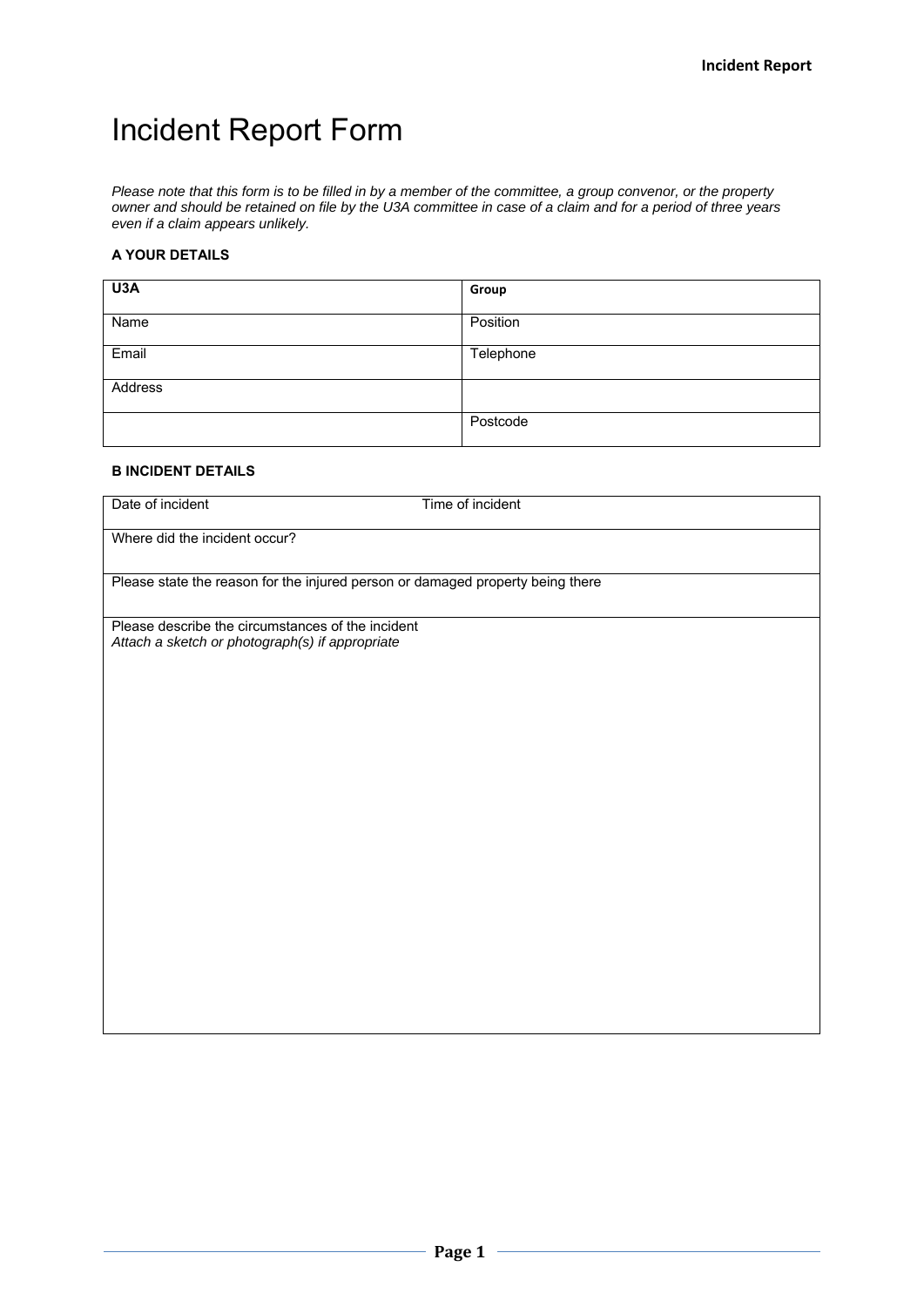### **C PARTICULARS OF PERSON(S) INVOLVED IN THE INCIDENT (continue on a blank page if necessary)**

| Name                                                            | Email     |
|-----------------------------------------------------------------|-----------|
| Address                                                         |           |
| Postcode                                                        | Telephone |
| Was he/she a member of your U3A on the date of the<br>incident? |           |
| Name                                                            | Email     |
| Address                                                         |           |
| Postcode                                                        | Telephone |
| Was he/she a member of your U3A on the date of the<br>incident? |           |

## **D PARTICULARS OF THE INJURED PERSON(S) (continue on a blank page if necessary)**

| Name                                                            | Email     |
|-----------------------------------------------------------------|-----------|
| Address                                                         |           |
| Postcode                                                        | Telephone |
| Was he/she a member of your U3A on the date of the<br>incident? |           |
| Name                                                            | Email     |
| <b>Address</b>                                                  |           |
| Postcode                                                        | Telephone |
| Was he/she a member of your U3A on the date of the<br>incident? |           |

#### **E DETAILS OF INJURY**

| Describe the injury/injuries |
|------------------------------|
|                              |
| Immediate action taken       |
| Treatment at the scene       |
| Admission to hospital        |
| Ongoing medical treatment    |